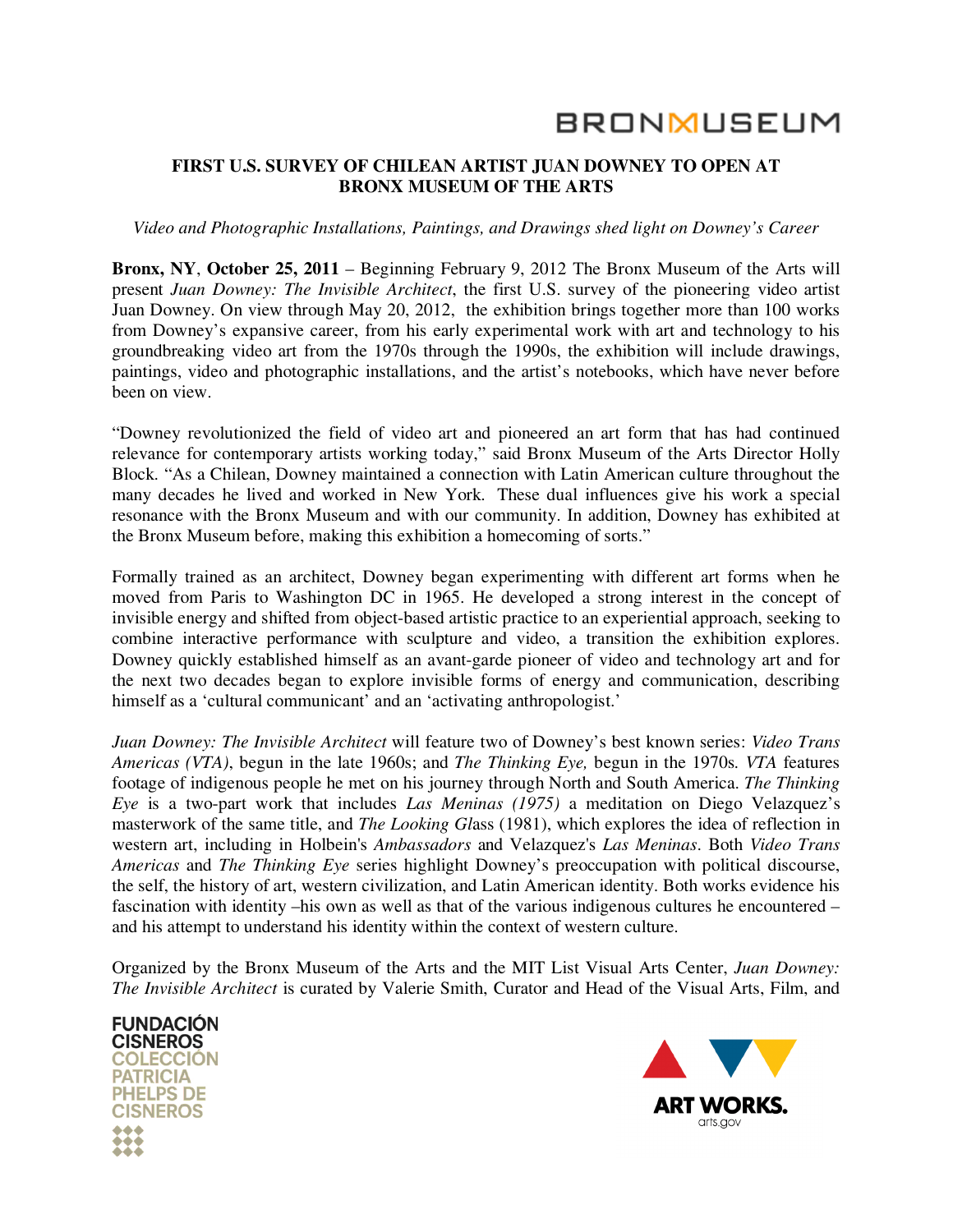Media at Haus der Kulturen der Welt in Berlin. The exhibition was on view May 6 – July 11, 2011 at MIT List Visual Arts Center, Cambridge, MA and opened at Arizona State University Art Museum, Tempe, AZ on September 24, 2011. Downey's *Map of Chile*, which contains a live anaconda, will be on view at the ASU Museum. The exhibition on view at the Bronx Museum of the Arts will include two etchings from the Museum's permanent collection, as well as *About Cages*, an important political video installation that will incorporate live birds.

## **JUAN DOWNEY**

Juan Downey was born in Santiago, Chile in 1940. He studied architecture at Pontificia Universidad Católica de Chile. Following his studies, he lived in Paris for four years where he studied printmaking at Stanley William Hayter's *Atelier 17*. In 1965 Downey moved to the United States, and settled permanently in New York City in 1969, where he lived until his death in 1993. He was an associate professor in both the School of Architecture and the media department at the Pratt Institute.

Solo exhibitions featuring Juan Downey's work include *Juan Downey: Audio-Kinetic Electronic Sculptures,* The Corcoran Gallery of Art in Washington DC; *With Energy Beyond These Walls*, Howard Wise Gallery, New York, NY, (1970); *Video Trans Americas*, Contemporary Art Museum, Houston, TX, (1976); *Juan Downey: Video Trans Americas*, Whitney Museum of American Art, New York, NY, (1976); *Video Trans Americas*, Everson Museum of Art, Syracuse, NY (1977); *Juan Downey: New American Filmmaker Series*, Whitney Museum of American Art, New York, NY (1978); *Juan Downey,* Matrix/Berkeley 16*,* University Art Museum, Berkeley, CA (1978); *Une Forêt 'Videoformes': Retrospective Juan Downey,* Festival de la Création Vidéo, Clermont-Ferrand, France (1993); *Juan Downey: Instalaciones, Dibujos y Videos,* Museo Nacional de Bellas Artes, Santiago (1995), Chile; *Juan Downey: Con energía más allá de estos muros,* Institut Valencià d'Art Modern, Centre del Carme,Valencia, Spain (1997-98); *Retrospectiva de Video Arte de Juan Downey*, Museo de Arte Moderno de Chiloé, Castro, Chiloé, Chile (2000); *Plateau of Humankind*, Honorable Mention: "Excellence in Art Science and Technology," 49th Venice Biennale Chilean Pavilion, Venice, Italy (2001); and *Juan Downey: El ojo pensante*, Sala de Arte Fundación Telefónica, Santiago, Chile (2010).

Downey's work was included in numerous group exhibitions including *Involving Technical Materials and Processes*, organized by Experiments in Art and Technology, in collaboration with the Brooklyn Museum, Brooklyn, NY and The Museum of Modern Art, New York, NY (1968); *New Learning Spaces & Places*, Walker Art Center, Minneapolis, MN (1974); *Whitney Biennial Exhibition*, Whitney Museum of American Art, New York, NY (1975, 1977, 1981, 1983, 1985, 1987, 1989, 1991); *Documenta 6*, Kassel,Germany, (1977); *Venice Biennale, US Pavilion*, Venice, Italy, (1980); *Sydney Biennale*, Sydney, Australia, (1982); *II Bienal de La Habana*, Havana, Cuba, (1986); *The Thinking Eye*, International Center for Photography, New York, NY, (1987); *Passages de l'image*, Musée National d'Art Moderne, Centre Georges Pompidou, Paris, France, (1990); *Video Art: The First 25 Years*, The Museum of Modern Art, and The American Federation of Arts, New York, NY, (1995); *Info Art '95*, Kwangu Biennial, Gwangju, Korea, (1995); *Electronic Highways*, The Museum of Modern Art, New York, NY, (1997); and *Rational/Irrational*, Haus der Kulturen der Welt, Berlin, Germany, (2008-2009).

## **CATALOG**